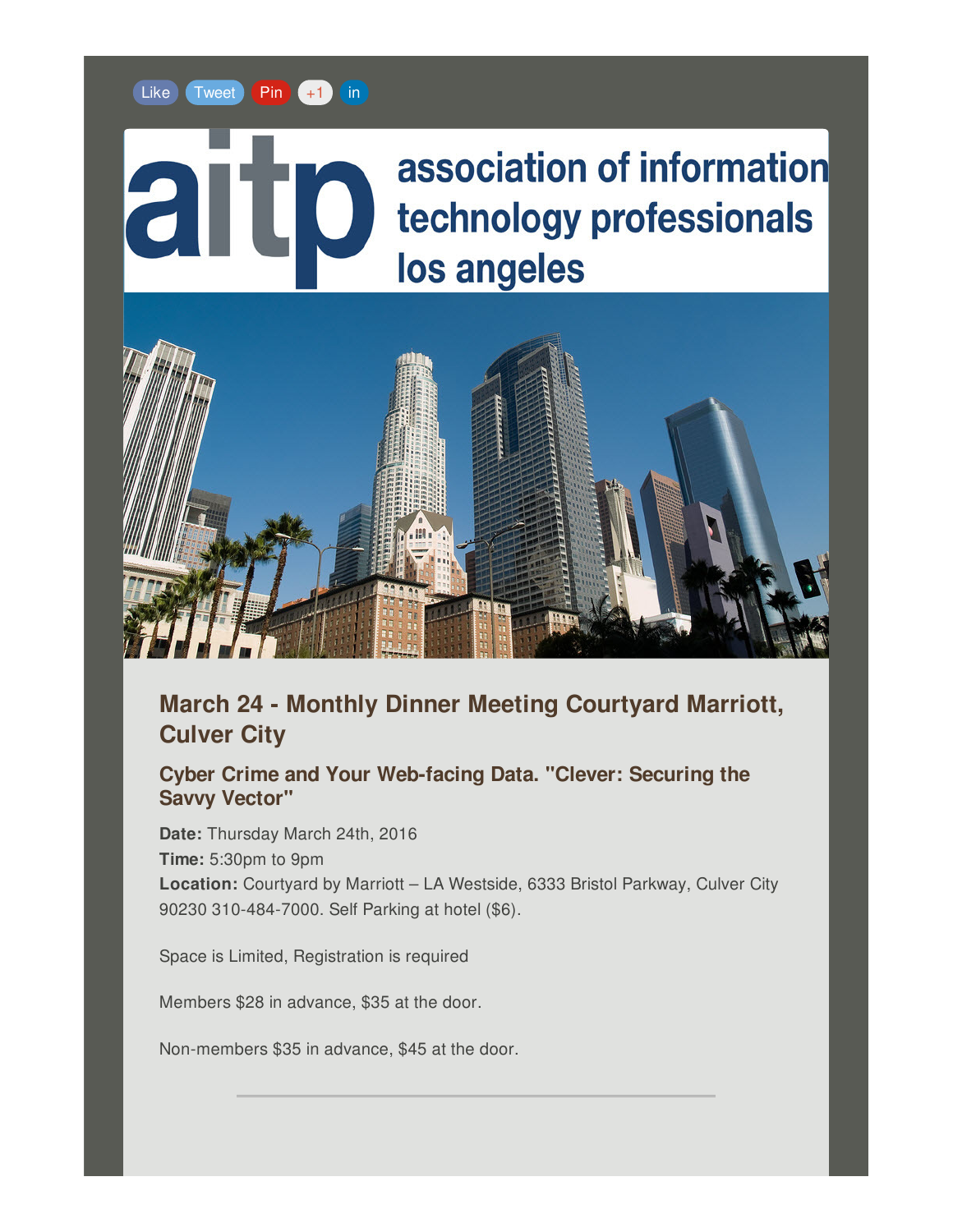In the world of hacking and phishing, there are many stories that range from ordinary theft of emptying bank accounts to slightly more unusual attacks, such as those shown in Superman 3 or Office Space movies -- the clever scheme to steal micro payments from huge numbers of transactions to unnoticeably become rich quick.

#### **But, what about cybercrime in the real world?**

More recently, there was the story of Michael Largent, stealing some \$50,000 a few pennies at a time. Largent actually employed a massive fraud scheme to trick Google Checkout and online brokers like E-trade and Schwab to send him the sum, a few cents at a time.

In this presentation, we will look at the clever side of cybercrime **and safeguards you need in place now**. Real-world examples, case studies, events and protection. This information will provide a clearer view of cybercrime and make you better at securing your world from the clever, savvy vector.

## **Presenter:**

**Kelly Fitzgerald Sr. Principal Cyber Security Analyst Veritas (formerly Symantec Corporation)**

Kelly has a BS in Computer Science from CSUSB. She was awarded a full academic Scholarship from the National Science Foundation. In her senior year, she took a Job at Evident Data in computer forensics where she fell in love with the dark side.



### **Event [Registration](https://www.eventbrite.com/e/cyber-crime-and-your-web-facing-data-tickets-21647692832)**

#### **Event [Address](http://www.marriott.com/hotels/maps/travel/laxcv-courtyard-los-angeles-westside/)**

**LOCATION:** Courtyard by Marriott – LA Westside, 6333 Bristol Parkway, Culver City 90230 310-484-7000. Self-Parking at hotel (\$6).

Going South on 405: Take 90 Fwy East; Slight right at West Slauson Ave; First right onto Bristol Parkway

Going North on 405: Take exit 49B to merge onto Sepulveda toward Slauson Ave; Right at Green Valley Circle; First right onto Bristol Parkway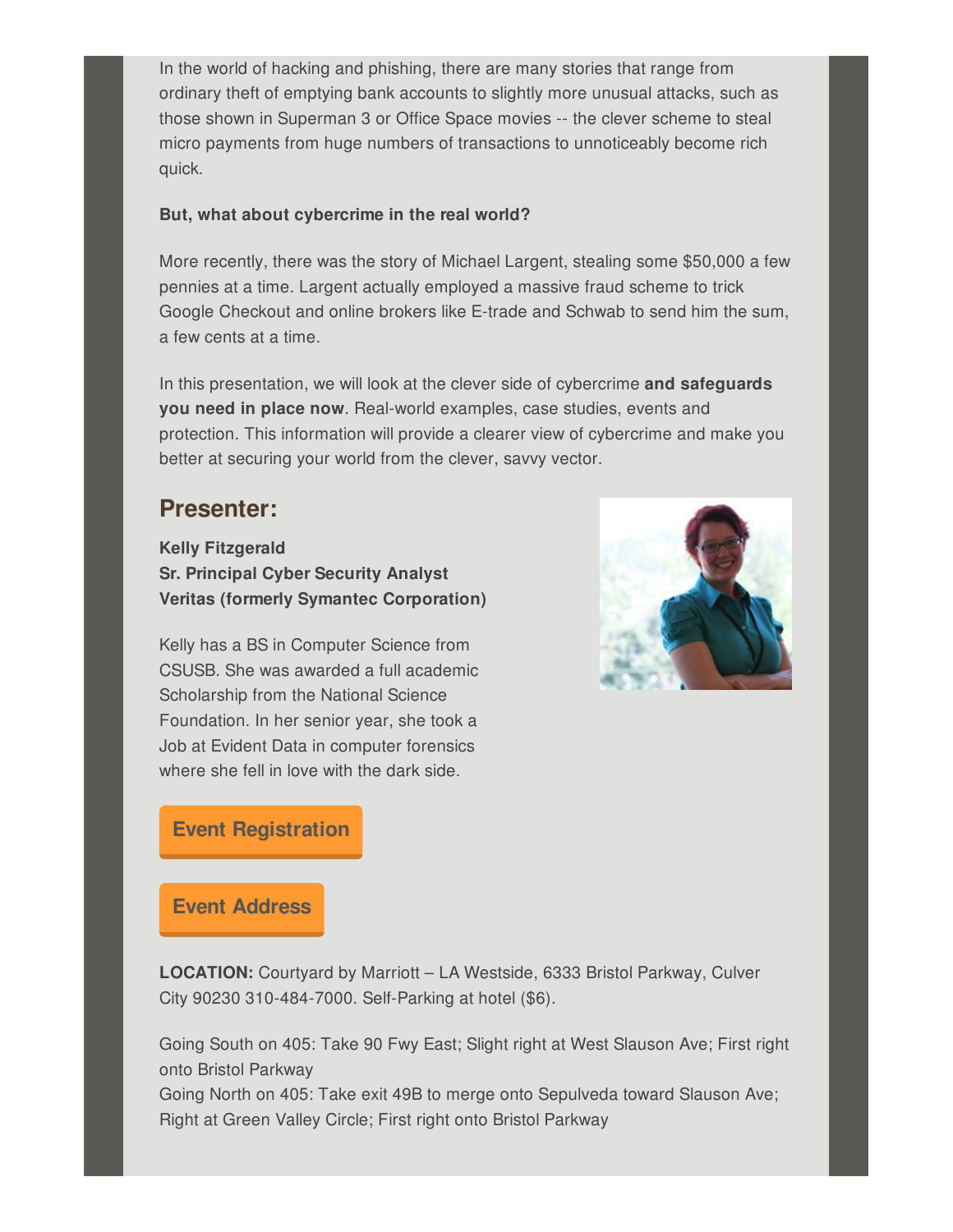

**We appreciate our sponsors.** Without their support, the events and programs that we develop would not be possible!





*Downtown Colo Corp*



*MCS*

Angeles County.



GBH Communications is the nation's leading integrator of audio and video collaboration solutions.

Downtown CoLo Corp offers custom solutions and services for data center colocation, including High Availability cloud, massive storage solutions, as well as dedicated server.

MCS provides vocational assessment services public social services and welfare-to-work clients to assist them with education, training, and career path to employment and attain economic self-sufficiency. Assessment Centers are located throughout Los

Robert Half is a major national player in sourcing and placement.